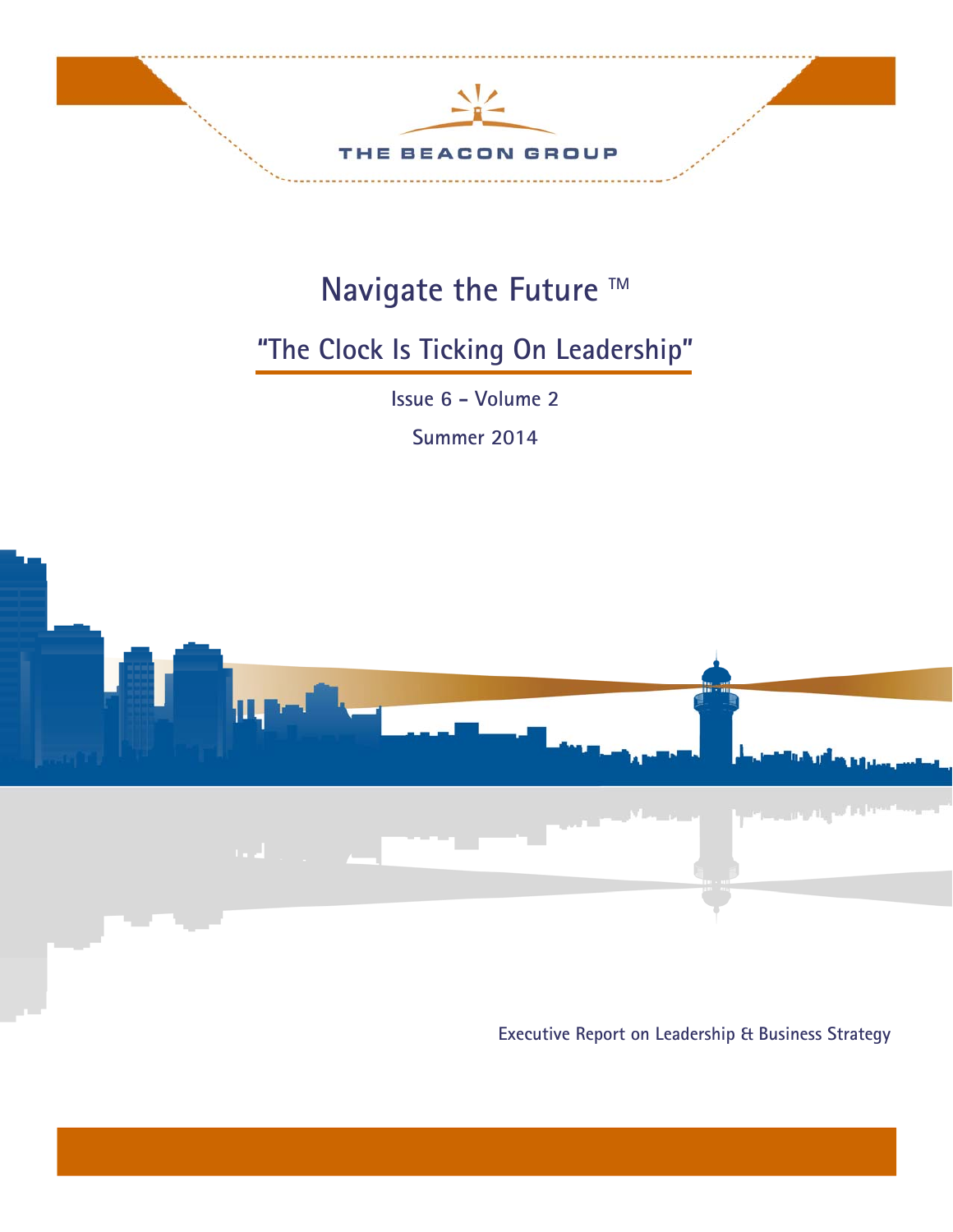

Leadership may very well be the second oldest profession in the world, but we still seem to have a dire shortage of good leaders at the very time we need them most. One reason for this is the fact the value of leadership has become seriously diluted by a continuing decline in the level of trust we all have in our organizations. This is true for both private and public organizations, and in their leaders whether elected or appointed.

We can cite two sources of evidence for this contention.

- Edelman's Trust Barometer, which shows than only one in five respondents in their 2013 survey believes a business or governmental leader will actually tell the truth when confronted with a difficult issue. Edelman is the world's largest Public Relations firm.
- Gallup's "Confidence in Institutions Study", which shows a terrifying decline in trust from the 1970's, revealing double digit declines in sectors as diverse as the medical system, big business, public schools, newspapers and organized religion. Gallup is a global leader in research and analytics.

This cannot continue, and those of us who believe leadership is both a sacred trust and a privilege must take steps to turn the tide of declining trust. We must not shy away from holding leaders to the highest possible standards of competency, character and capability. In this edition of Navigate the Future we suggest one possible model.

Yours truly,

 R. Douglas Williamson President & CEO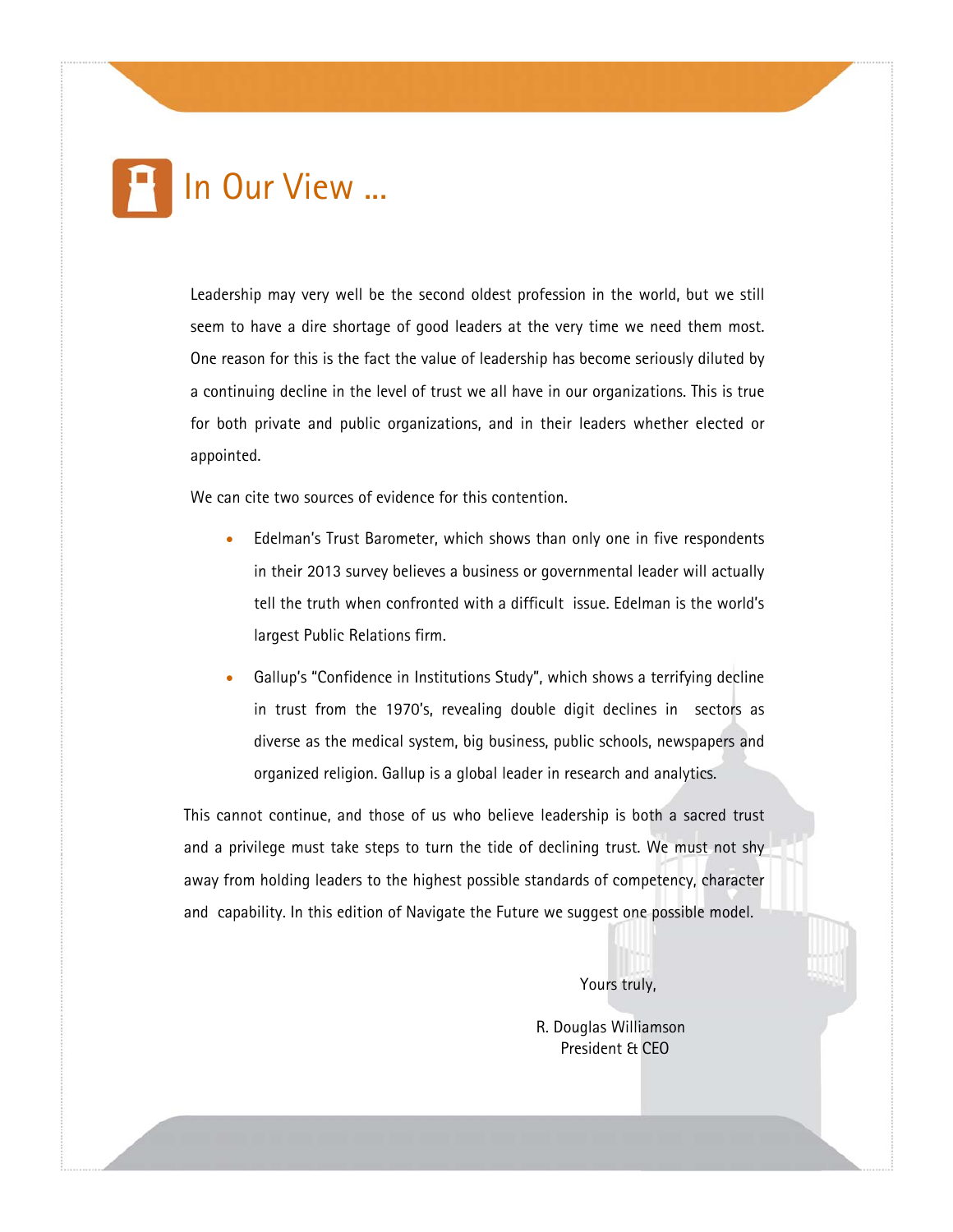### Setting The Stage For Leadership ...

Our work provides privileged access to organizations of all types, and their leaders - at all levels. We get to see them "up close and personal" as they navigate through periods of transformation and change. As a result, we see first-hand what they face. While each organization may be quite different, the issues and challenges they encounter are stunningly similar.

The list looks something like this:

- Lack of a full understanding of the organizational objectives
- Lack of clarity on how decisions get made and why they are made
- Gaps in cascading of information from the top to the bottom
- Gaps in accountability for performance at all levels

We firmly believe that while the tone is set from the top, the real impetus for change comes from a powerful combination of customers on the outside and middle management from within. These two "constituencies" are the barometer by which we evaluate whether a senior leadership team has the currency of trust it needs to steward the organization through the choppy waters of change.

Without the full and enthusiastic support of these two groups, leaders simply will not have permission to lead in the way they must to make the changes that ensure continued relevance.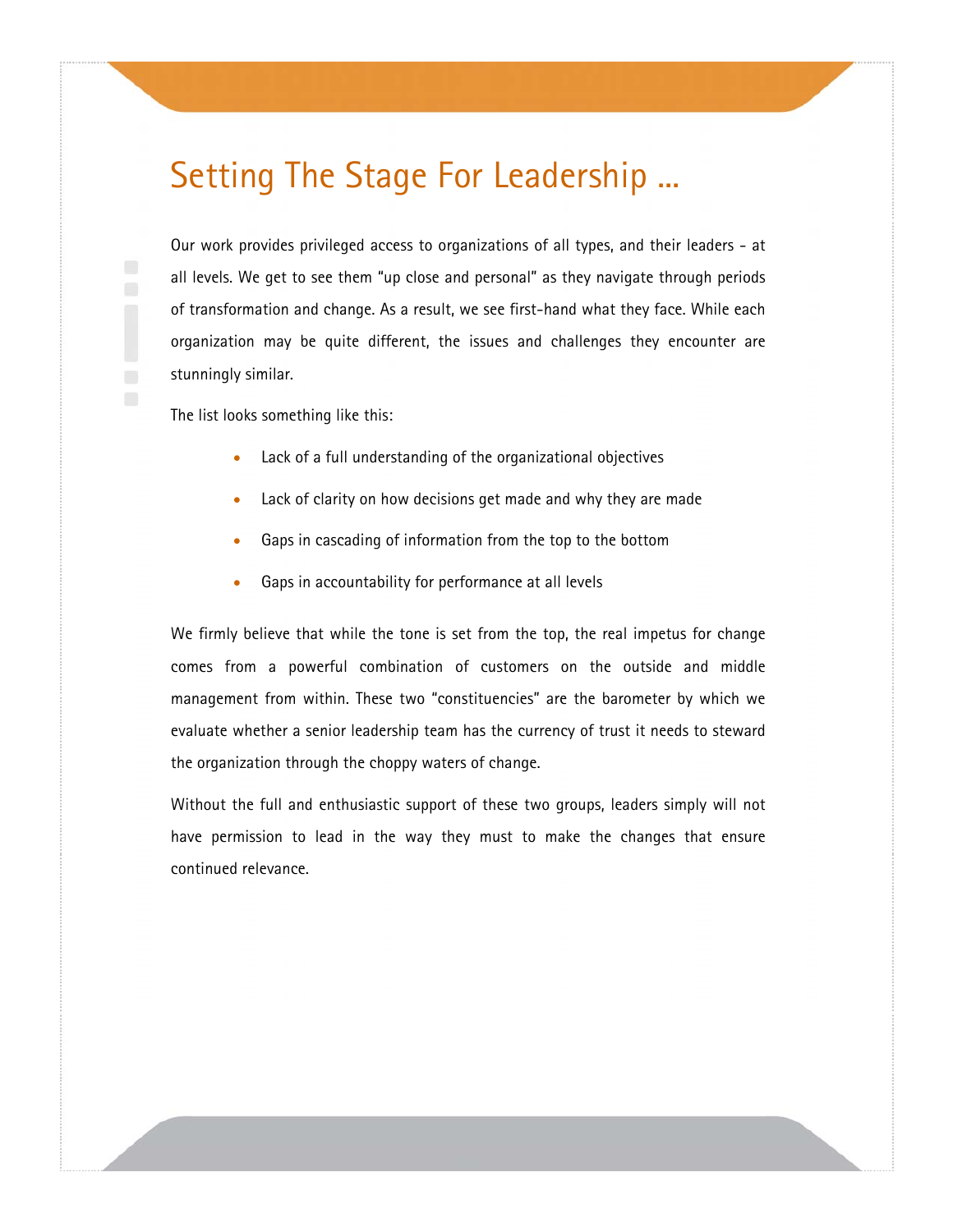### It is an Issue of Credibility ...

We may be wrong, but it seems to us the essential building block for trust lies in the credibility of those who are asked to be our leaders. It may be simplistic, but without credibility, senior leaders will not have the currency they need to finance the changes. In other words, without a large pool of goodwill in the form of credibility, there will be no support, or at least not enough support, to allow the leader to spend on driving deep organizational transformation.

Simply put – the power to lead is granted by the people in direct proportion to the permission they give the leaders, based on the credibility they have earned.

This definition of leadership turns the thinking of many people on its head, and yet it is exactly the type of change in perspective we need in order to rebuild the lost levels of trust which we are witnessing in far too many places.

It begs the question of how, then, do you build credibility?

The answer is through:

- Transparency  *the worst truth is still better than the best lie*
- Diversity  *of input in order to examine contradictory points of view*
- **•** Empathy listening without judgment and connecting on a human level
- Decision Making  *focusing on the "how" and not just the "what" "what"*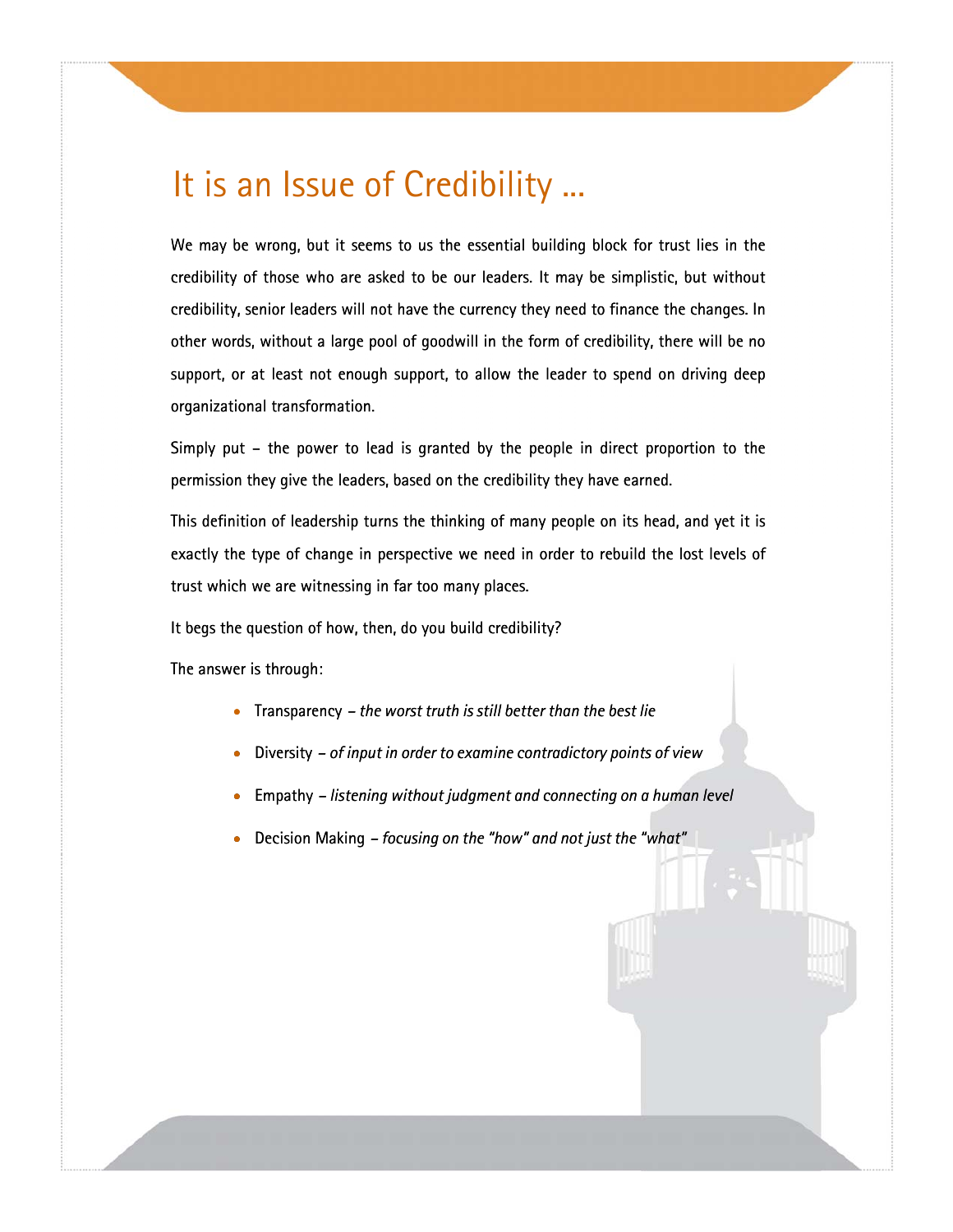#### Define the Meaning of Opportunity ...

The fact is, people prefer to follow causes, rather than leaders. Yet, somehow, in a world infatuated with charisma and the cult of powerful personalities, we have forgotten this very basic rule of how followership is created. It is more than semantics, and it is the foundation on which leadership trust and credibility is formed.

Leaders everywhere would be well advised to return to basics and consider how they can create a cause worth fighting for as a means to engage their people, drive change and elicit the discretionary investment that lies untapped within the souls of their employees.

Inevitably, this means making deliberate choices about:

- What really matters and will make a difference
- What wicked market problems they are trying to solve
- What barriers are getting in the way which need to be demolished
- What the desired end state will look like and why it should matter

To put it simply – leaders must lead from the outside in, and take an honest, objective, external view of the markets they serve, and the customers they covet. They must then shape their ambition as a cause around which their people can engage with passion and purpose.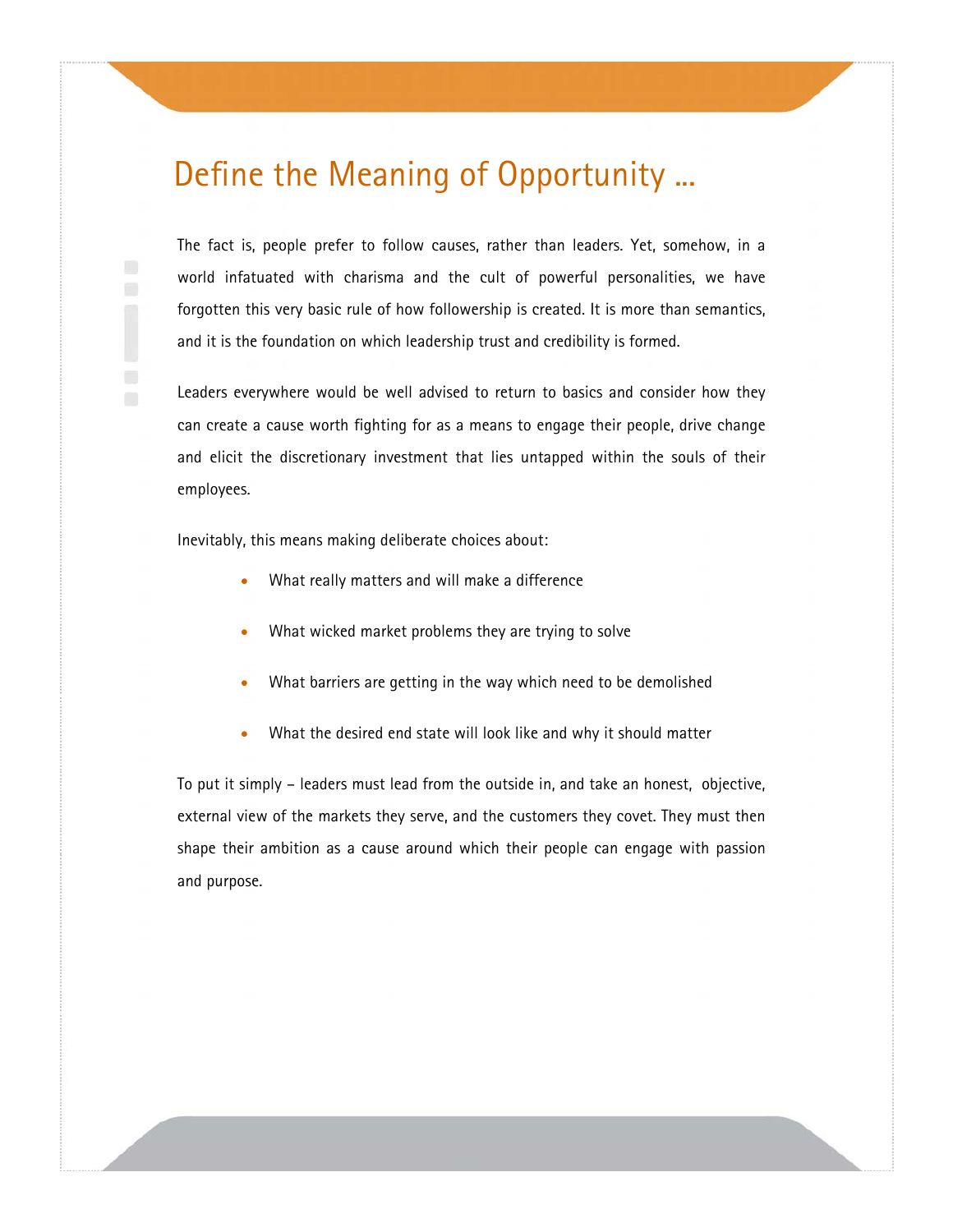### Hone Your Perceptual Acuity ...

Leaders are not meant to be the smartest people in the organization, but they are meant to be able to assemble a whole brained team which collectively is brilliant in both how they think and how they execute. All too often, leaders fall short on both accounts.

- They fail to demand the highest levels of strategic thinking acumen
- They fail to demand full, clear accountability for excellence in execution

#### The end result is mediocrity.

The tonic for breaking out of this vicious cycle of doom and decay is for senior leaders to do a much better job of honing their ability to anticipate the future, or what we like to refer to as the ability to pick up the "faint signals from the periphery".

This focus on perceptual acuity demands several cognitive aptitudes:

- Spotting the anomalies and/or gaps in the market
- Cutting through complexity to see the core issues with crystal clarity
- Combining multiple variables into a coherent picture of the possible future
- Building scenarios which allow the opportunities to be examined in detail

The basic premise behind improving perceptual acuity is that victory will go not to whoever is the smartest or the richest, but rather to those who can spot opportunities ahead of everyone else and shape the market as a result.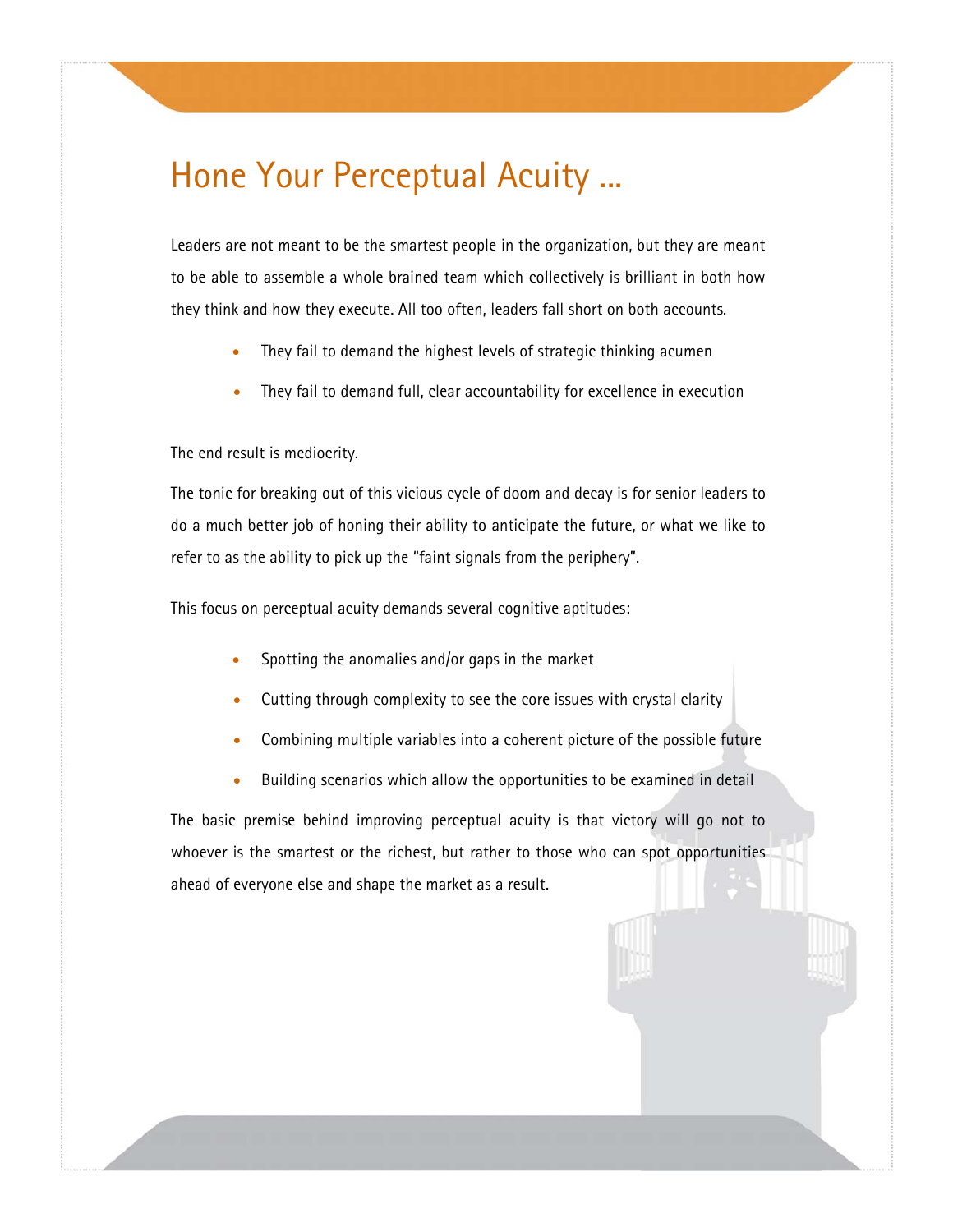### Decide What Business You Are Really In ...

It may seem like a silly question for a leader to pose, but do you really know what business your organization is in? Perhaps your organizational cataracts are blurring your vison and things are not quite as clear as they were even a few years ago. In case you have not noticed, things have changed, and looking through a new set of lenses may be the smartest thing you can do to ensure continued relevance.

In today's world, the customer is King, Queen and Emperor all in one. They determine what they need and what they want, and they have a rapidly declining tolerance for anyone or anything that does not meet their standards. It may very well be that what they want from you has changed, in ways you do not fully understand or appreciate.

Leaders need to be able to see through the thick walls of complacency, convention and custom, and ask some really tough, probing questions aimed at reframing the very nature of their core business proposition. Questions like the following:

- Where are we truly differentiated from our competitors?
- What unmet needs do our clients not know they actually have?
- How can we sharpen our focus on a fewer number of real distinctions?
- Which parts of our business can we walk away from to free up capacity?

In today's world, a leader must be able to see through to the very essence of what they are offering, they have to focus on what's inside and not get confused by the wrapper.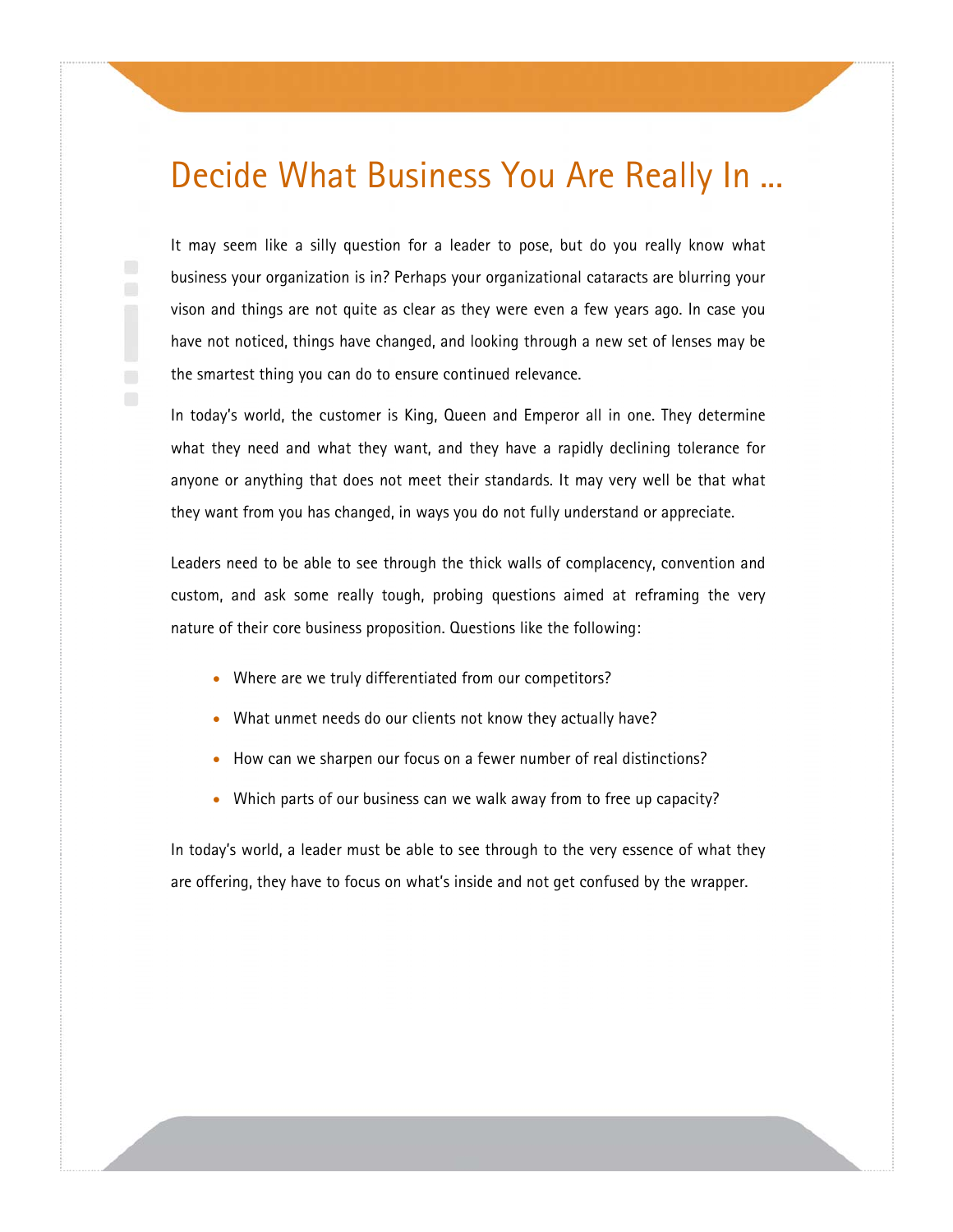### Improve Your Judgment & Decisions ...

We all like to think we are better than we really are, it is a natural part of the human condition. In business, however, it can be especially fatal. An organization's value rises or falls on the sum total of all the decisions (big and small) made by all of its people over time. Consequently, it would seem logical that senior leaders pay far more attention to the judgment behind the decisions they and their people make.

#### But they don't!

In fact, one of the most common symptoms of organizational under performance both we and others see, lies in the realm of the decision making process and the organization's inability to make brilliant decisions quickly, rather than mediocre decisions slowly. This is a disease with a known cure, and all it takes is a leader willing to call it out and do something about it.

Here are just some of the things you can do to get better at making crucial judgments:

- Build a more diverse set of perspectives through which to frame decisions
- Focus on the assumptions which go into the premise behind your view
- Carefully think through the consequences, both intended and otherwise
- Always search for more than one "right" answer

Remember – you are only as good as your last great decision.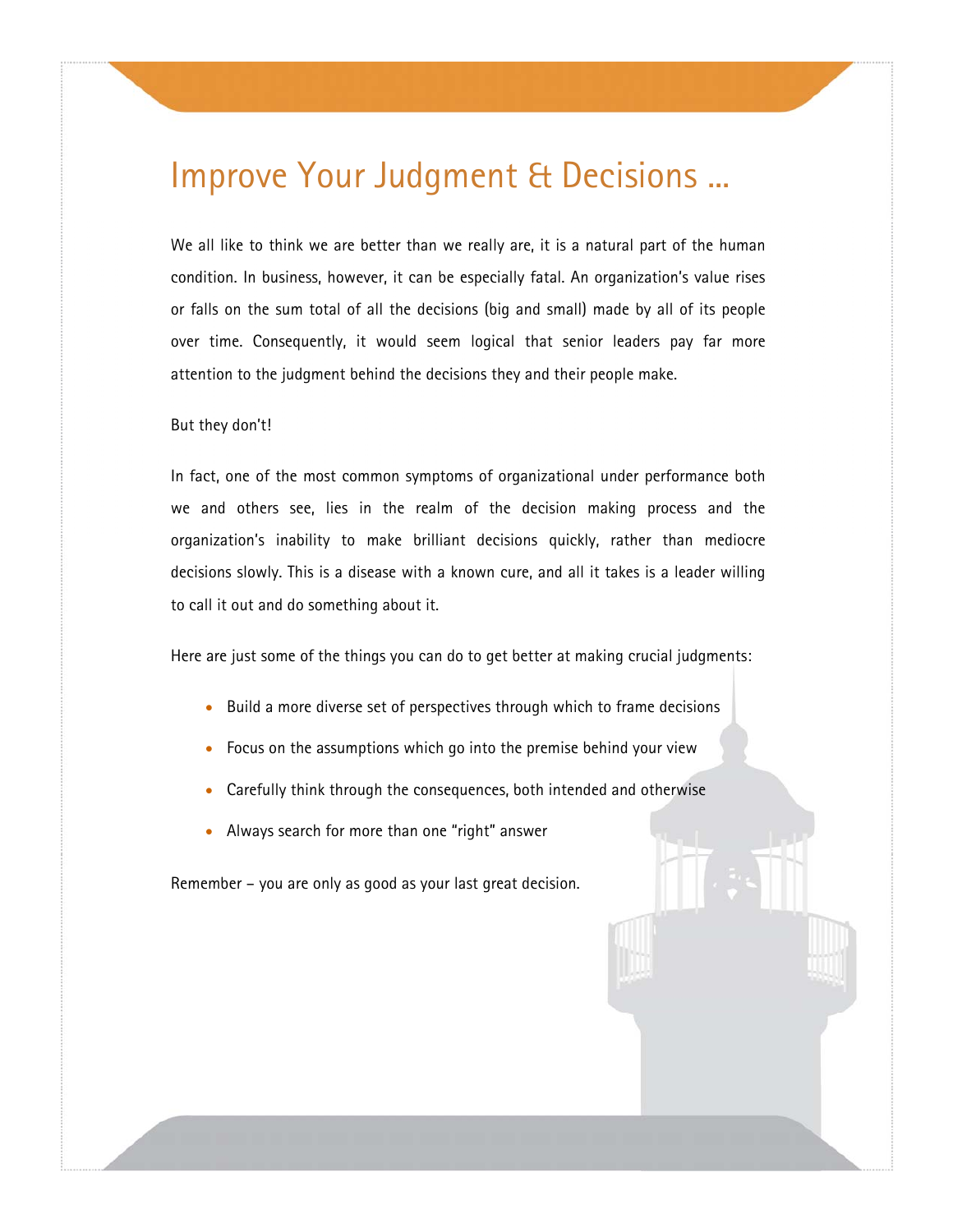### Get the Balance Right …

It is tough to be a great leader, and it's going to get even tougher, whether we like it or not. The interconnected world of global commerce is changing in so many dramatic ways, even the very best leaders cannot forecast what the future will look like.

So what can we do?

- Should we put more resources into better forecasting?
- Should we collect more data to help prove we are right?
- Should we hold more focus groups to make sure we are on track?

#### We don't think so!

In our view, the ability to remain relevant does not come from the deep, dark well of more facts and additional empirical evidence, it comes from touch and feel and intuition. This means that leaders need to re-examine how they spend their time and where they choose to focus their attention.

Inevitably, this means:

- Deciding on the "right" short term vs. long term priorities
- Determining the "right" vital few key levers to generate momentum
- Making smart investments in the future potential of the "right" people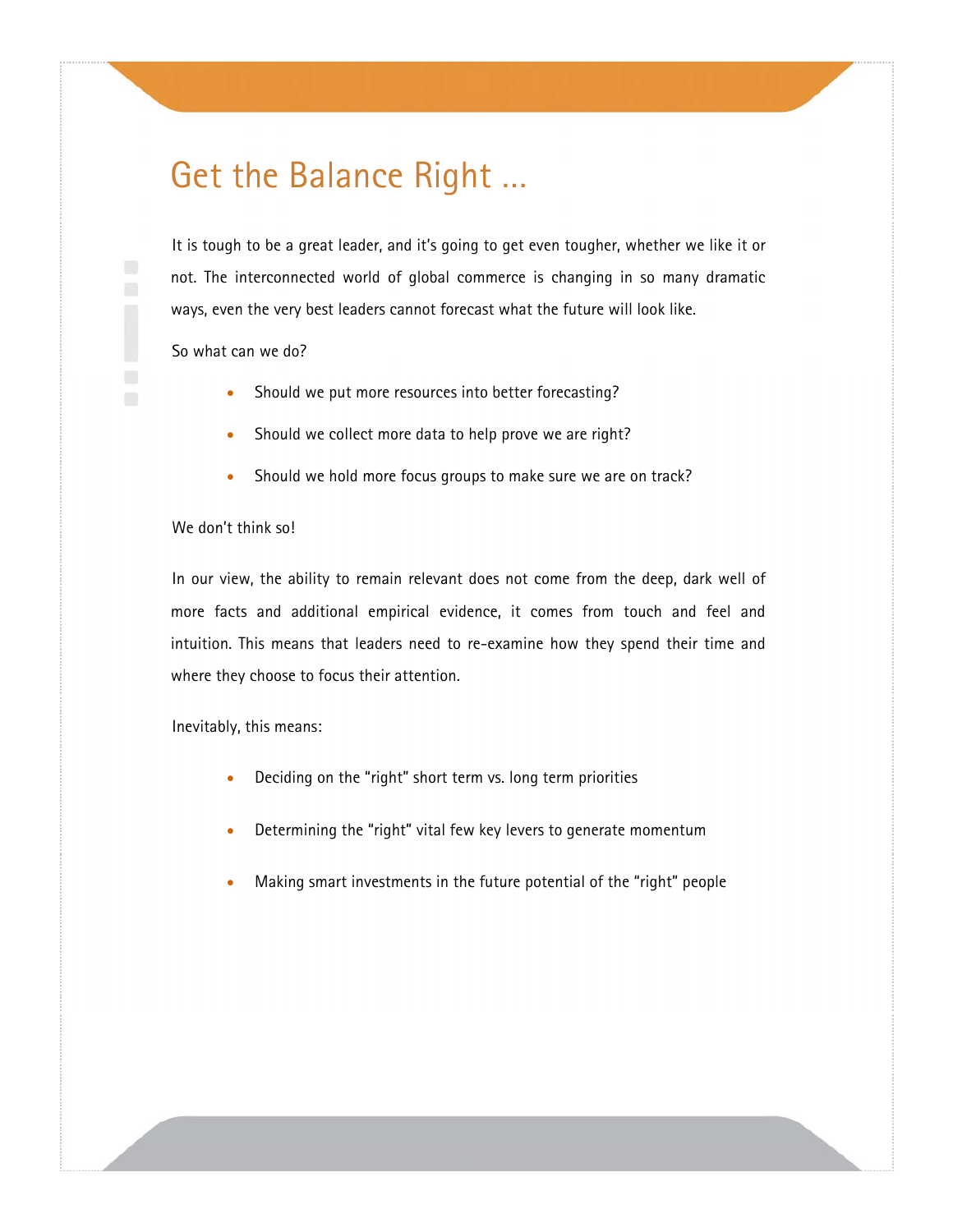# Focus on the Culture & Values ...

Identity matters. Brand matters. Behaviours matter.

Leaders would be well advised to be more determined and resolute in acknowledging the role they must play, and the responsibility they have, in shaping the environment in which their leaders and people are being asked to operate. In a word – the culture!

Too many leaders are allowed to pay lip service to the culture file, and few have the courage, will and character to exercise their authority in an area which should be a principal domain of the most senior leader. You simply cannot outsource the culture file to other executives if you want to fulfill your mandate as the CEO.

Culture is just as much a part of the governance and organizational effectiveness structure as finance, legal, technology, etc., but seldom does it receive the same deep focus and sharp attention the others get.

We know the reasons why!

- It is elusive to codify
- It is hard to quantify and measure
- It is messy and full of people problems

Beware the devil you do not understand, it may eat you alive!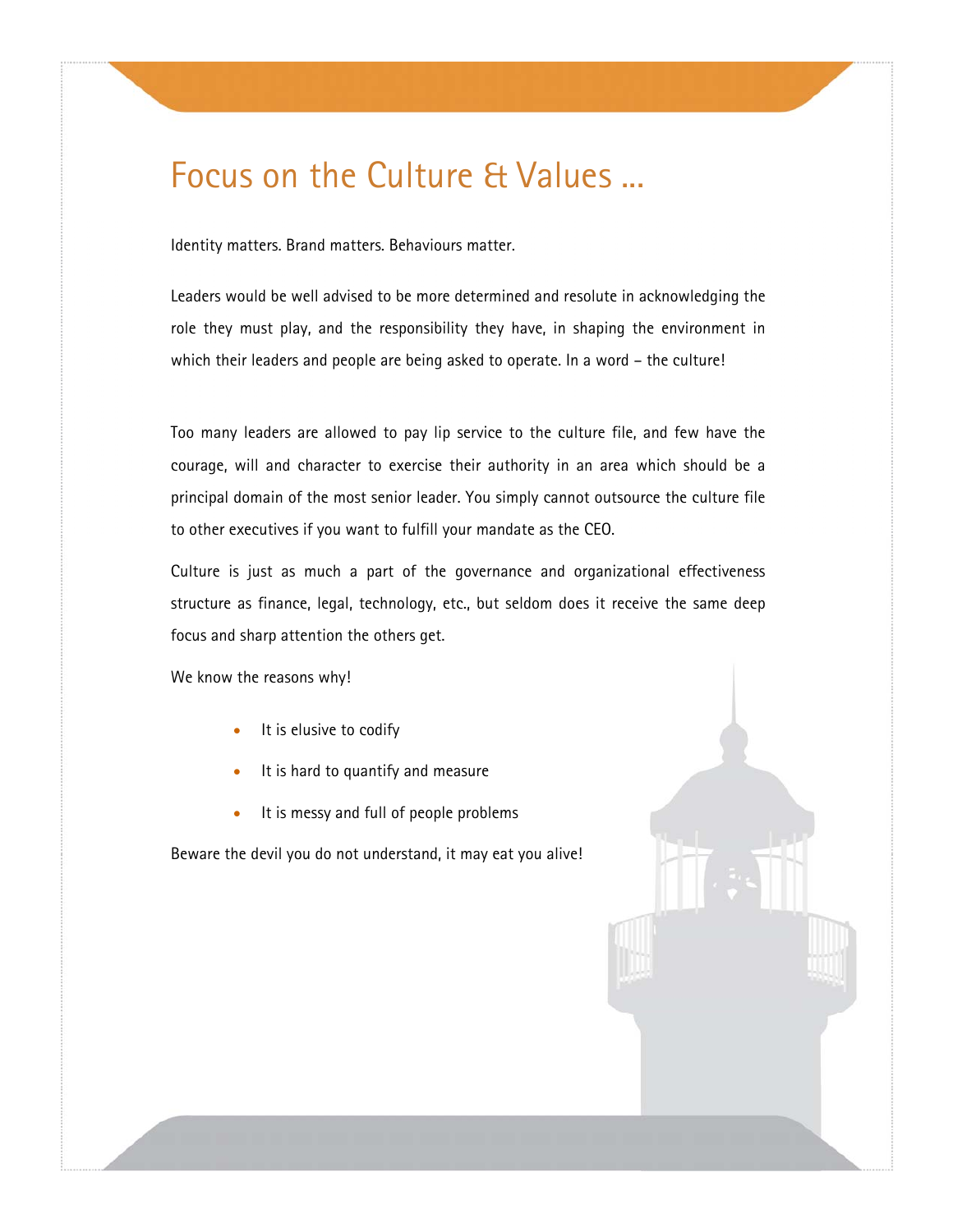### Steps to Take :: Actions to Consider

Ignorance is not an excuse at the best of times, and in today's world of readily accessible information, it is simply not acceptable for any leader to remain uninformed, ill-informed or misinformed about the environment in which they operate.

The secrets of great leadership and high performance are not locked in a vault, accessible only to those with a special key. In fact, there are no mysteries yet to be unveiled when it comes to excellence in leadership and the nature of superior performance.

The challenge lies not in the availability of answers, but rather in the:

- Deficits of candour, courage and ambition
- Lack of willingness to ask the tough, insightful questions
- Fear of doing the hard work necessary to make things better
- Resistance to change, bred out of comfort with the status quo

Here are some things to consider acting on ...

#### **Get Outside**

Leaders need to get out of their comfort zone and, for most of them, that means getting to the "coal face" where the real people and the real customers live. Fly by visits are not the answer. The leader of the future has to be willing to dig in and find creative ways to really interact with the people on the front line, the people who have the insights they need to drive the changes they want.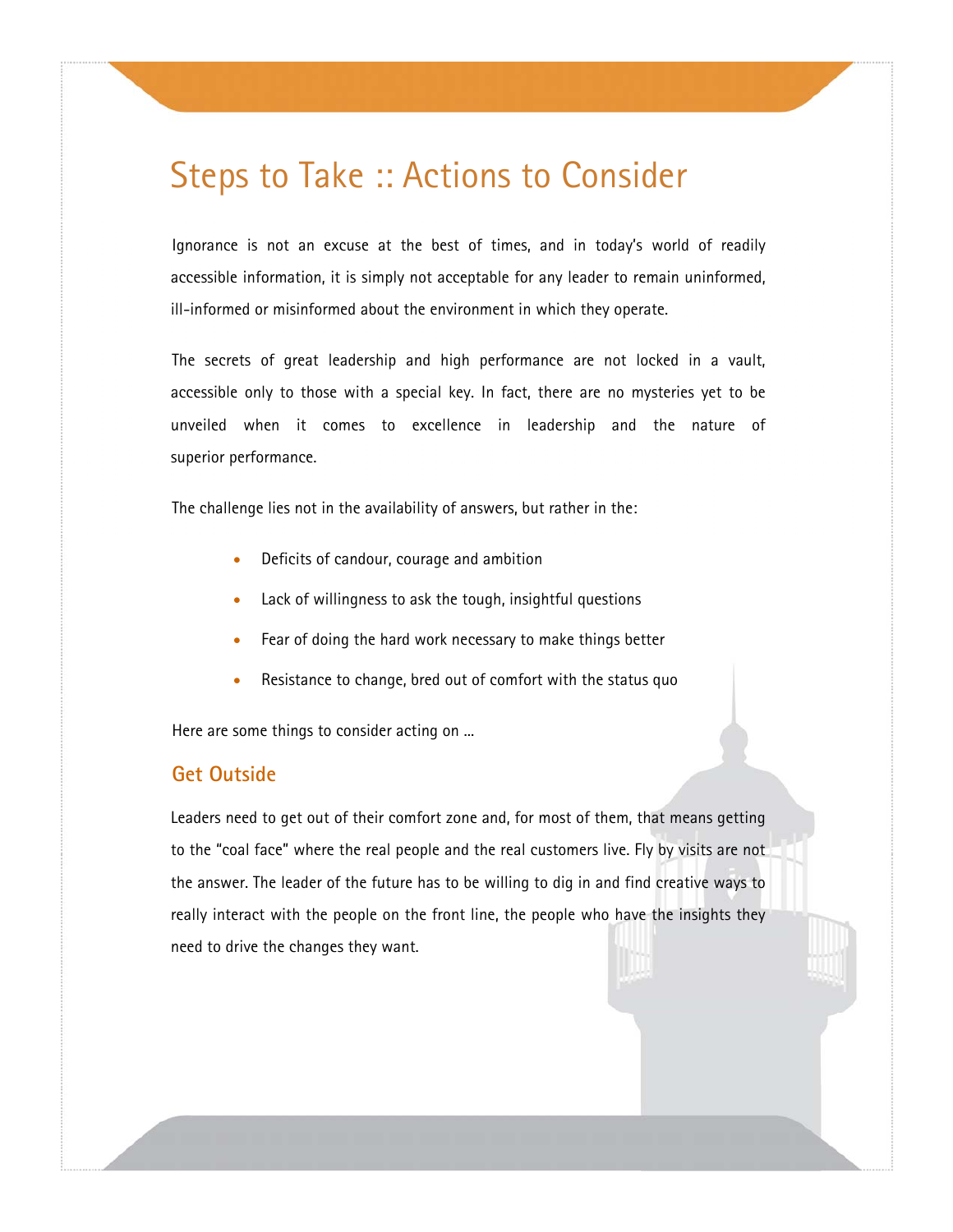#### **Shake it Up**

Boredom is a habit that is acquired by those who expect others to do things for them. There is no shortage of work to be done, challenges to face, problems to solve and ideas to be explored. The great leaders we know of are restless by nature and dissatisfied by temperament. There is no time like the present for the senior leader to take on the role of the Chief Agitator, or the Chief Rabble Rouser or the Chief Chaos Creator.

#### **Don't Be Afraid of the Truth**

Leaders can hide for a short time, but they cannot hide forever. The truth is liberating, if you have confidence in your ability to stare it in the face. Too many leaders allow themselves to live with the knowledge there is a gap between what they hear and what they feel. The great leaders are never afraid of knowing where they stand, because they know that moving forward is inevitable, no matter how inconvenient.

#### **Connect in Real Time**

We live in a fast paced digital world, and yet too many leaders still rely on their analog channels to connect them to the real world. Leaders need to get with the times and adopt practices that shorten the time period between messages sent and messages received. Throw out you transistor radio and get with the times!

#### **Make a Difference**

The value of leaders comes not from what they manage, but how they lead. Every leader needs to be guided and fueled by a deep inner passion about something (anything). Vanilla leadership is not what today's more challenging environment demands, so get out there and find something meaningful to do.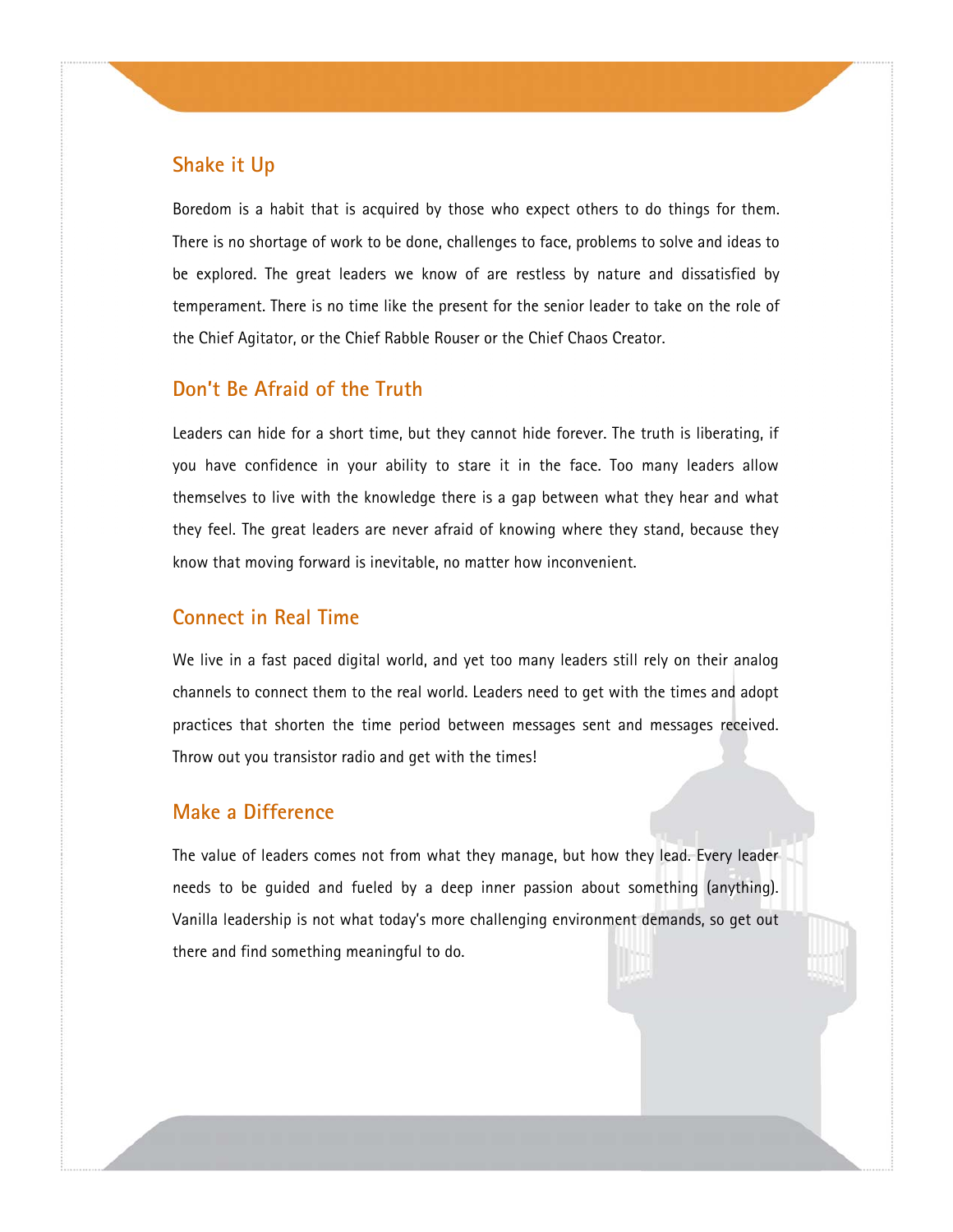# The Beacon Group is ...

The Beacon Group is a Canadian-based professional services firm supporting clients throughout North America and around the world. We work with organizations in all sectors and industries in the development of their business strategies and in leveraging their investment in human capital. Our full line of service offerings ensures we are not only able to help leaders understand the strengths, weaknesses and opportunities of their organization, but also develop and deliver programs that address their key areas of concern.

#### MAXIMIZING ORGANIZATIONAL HEALTH  $\mathbf{g}$ **IMPROVING BUSINESS PERFORMANCE**

ORGANIZATIONAL TRANSFORMATION & EFFECTIVENESS

**STRATEGY** STRATEGIC THINKING & PLANNING FACILIATION + DIALOGUE

**CULTURE** ORGANIZATIONAL & CULTURAL ASSESSMENT ENGAGEMENT + FITNESS

**TALENT** TALENT ASSESSMENT & PERFORMANCE ENHANCEMENT PERFORMANCE + POTENTIAL

LEADERSHIP MANAGEMENT TRAINING & LEADERSHIP DEVELOPMENT DESIGN + DELIVERY

& DEVELOPMENT

#### **Our Core Values**

In all aspects of our client relationships we commit to being:

**Progressive** - Forward thinking | Pragmatically radical

**Thought Leaders** - Innovative | Audacious

**Responsive** - Fast acting | In touch

**Agile** – Enthusiastic | Nimble

**Passionate** - Loving what we do | Creating passion in others

**Customer Driven** – Dedicated, involved | Totally committed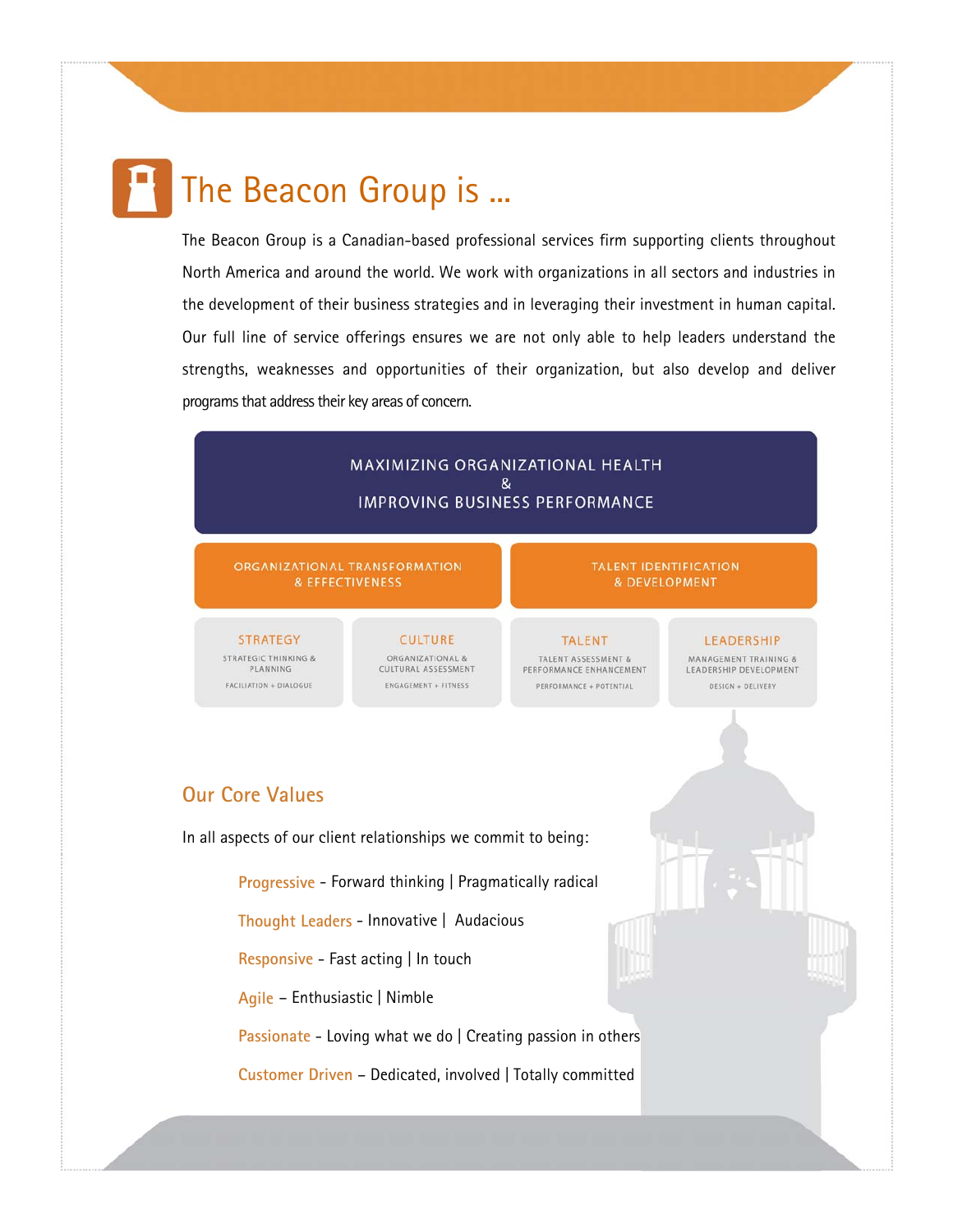The Beacon Group is represented by a diverse group of talented individuals who come from a wide variety of professional backgrounds. This breadth of knowledge and experience is what we believe sets us apart.

Our essential goal is to assist senior leadership teams in their efforts to:

- **Optimize** their strategic positioning and market opportunities.
- **Maximize** long-term organizational health and effectiveness.
- **Develop** overall leadership competency and fitness.
- **Create** sustainable levels of superior performance.

We do this by partnering closely with our clients to ensure their strategic business objectives are fully and adequately aligned with the capacity and capability of their people.

Our ultimate aim is to ensure leaders, at all levels within an organization, are better able to understand the world in which they live, better able to make sense of the conditions they face and better equipped to deal with challenges as they arise. As a result, we ensure they are better able to influence their future and realize their potential.